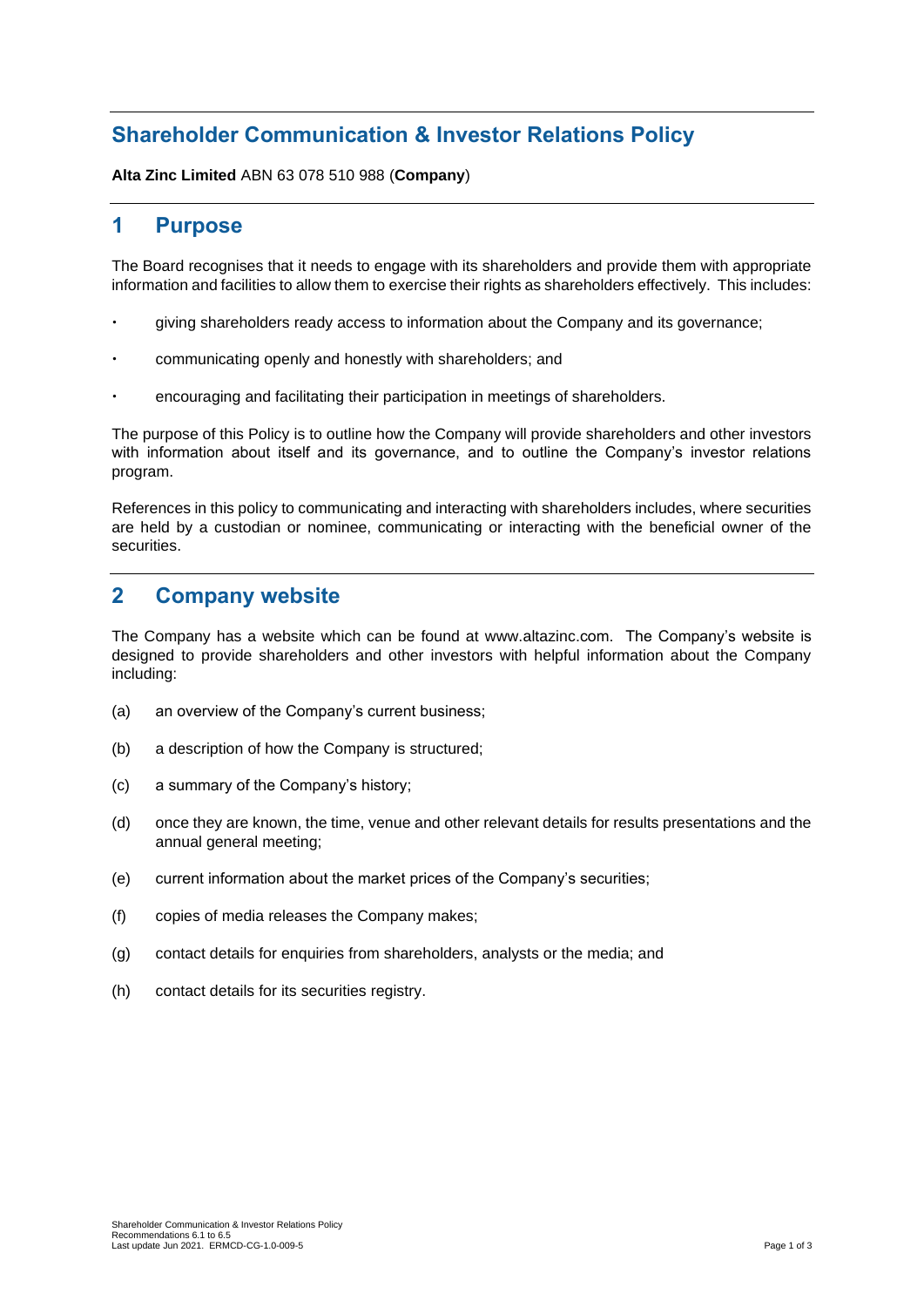The Company's website has a "corporate governance" landing page from where the Company's relevant corporate governance information can be accessed. The following information is available in the corporate governance area of the Company's website:

- (a) its *Constitution*, its *Board Charter* and the charters of each of its Board committees; and
- (b) its corporate governance policies and procedures.

The Company also makes available on its website the following information on a regular and up-to-date basis:

- (a) the names, photographs and brief biographical information for each of its directors and senior executives;
- (b) copies of its annual reports and financial statements for at least the previous 3 years;
- (c) copies of its announcements to ASX for at least the previous 3 years; and
- (d) copies of notices of meetings of security holders and any accompanying documents for at least the previous 3 years.

#### **3 Electronic communication**

The Company gives shareholders the option to receive communications from, and send communications to, the Company and its security registry electronically.

Shareholders and other investors are able to register on the Company's website to receive information updates about the Company.

#### **4 General meetings**

The Company recognises that general meetings are an important forum for two-way communication between the Company and its shareholders. The meetings provide the Company with an opportunity to impart to shareholders a greater understanding of its business, governance, financial performance and prospects, as well as to discuss areas of concern or interest to the Board and management. The meetings also provide shareholders with an opportunity to express their views to the Company's Board and management about any areas of concern or interest for them.

The Company endeavours to actively engage with shareholders at its general meetings and encourages attendance and participation at its meetings.

The Company provides information in the notice of meeting that is presented in a clear, concise and effective manner.

In accordance with section 250S of *the Corporations Act 2001* (Cth), at the Company's annual general meetings the Chair of the meeting will allow a reasonable opportunity for members to ask questions about or make comments on the management of the Company. Those members who are not able to attend the meeting and exercise their rights under section 250S of the *Corporations Act*, are given the opportunity to provide questions or comments before the meeting. Where appropriate, these questions or comments will be answered at the meeting, either by being read out and then responded to at the meeting, or by providing a transcript of the question and a written answer at the meeting.